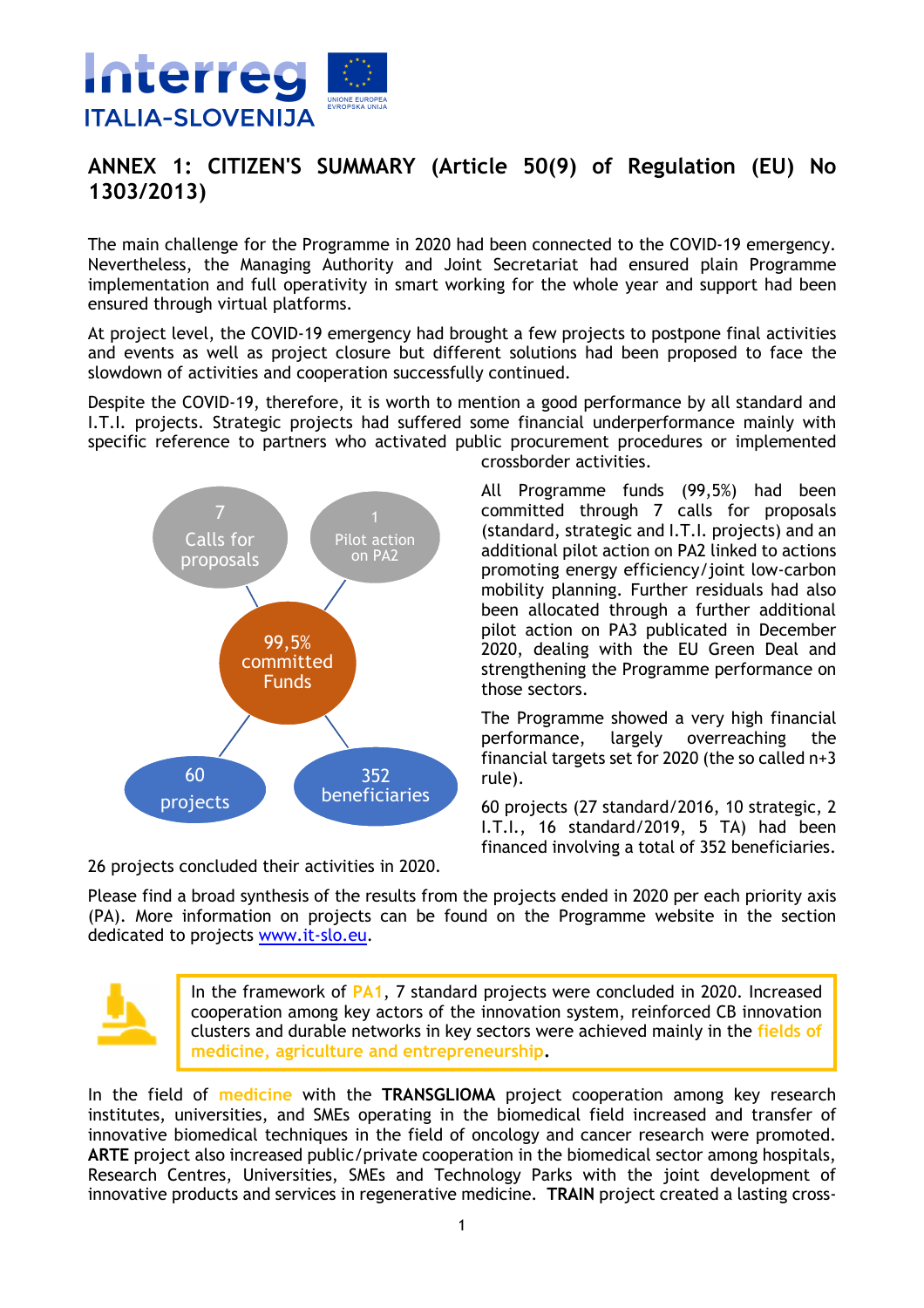

border network for the joint development of a technological platform based on an innovative combination of two biomedical techniques, cell biology and large-volume data analysis, within the context of cardiological and neuro-inflammatory diseases.

In the field of **agriculture,** the project **SUSGRAPE**  involving Goriška brda / Collio and the north-eastern part of the Adriatic coast developed a system for supporting vineyard management decisions by activating 42 agrometeorological stations and an online platform with agronomic predictive models against downy mildew and powdery mildew.

In the field of **entrepreneurship,** the **CAB** project created a long-lasting cross-border network implementing innovative cross-border business acceleration services for SMEs. More than 40 CB connections were established between mentors and teams in order to accelerating the "Go-to-market"



strategy of selected projects; **NUVOLAK2** project developed and disseminated innovative marketing tools with on-line support on the Mikrobiz platform and marketing skills. **BioApp** project strengthened public and private interconnection in the development of bio-polymer innovations and technologies.

> In the framework of **PA2**, 5 standard projects were concluded in 2020. Adoption and implementation of low carbon strategies encouraging energy savings and fostering the use of alternative transportation systems and the use of alternative energy sources were achieved in the **field of tourism and public sector.**





In the field of **public sector, MUSE** project integrated energy efficiency and reduction of CO2 emissions into urban and extra-urban mobility strategies of local authorities by testing innovative electric mobility services. **LightingSolutions** project improved efficiency and energy management of public lighting using the measures envisaged by the municipal SEAPs. **ENERGY CARE** project realized 3 interventions in Trieste, Koper and San Donà di Piave, with concrete and measurable impacts in terms of reduction of CO2 emissions, energy use and increase of sustainable multimodal mobility, achieved through a participatory approach aimed at active involvement of inhabitants of the 3 territories.

In the field of **tourism sector, INTER BIKE II** project set up conditions for a more frequent use of bicycle and reduce the number of car rides by the introduction of multimodal services (three new pilot multimodal bike and bus / boat services along the Adriabike cycling route connecting the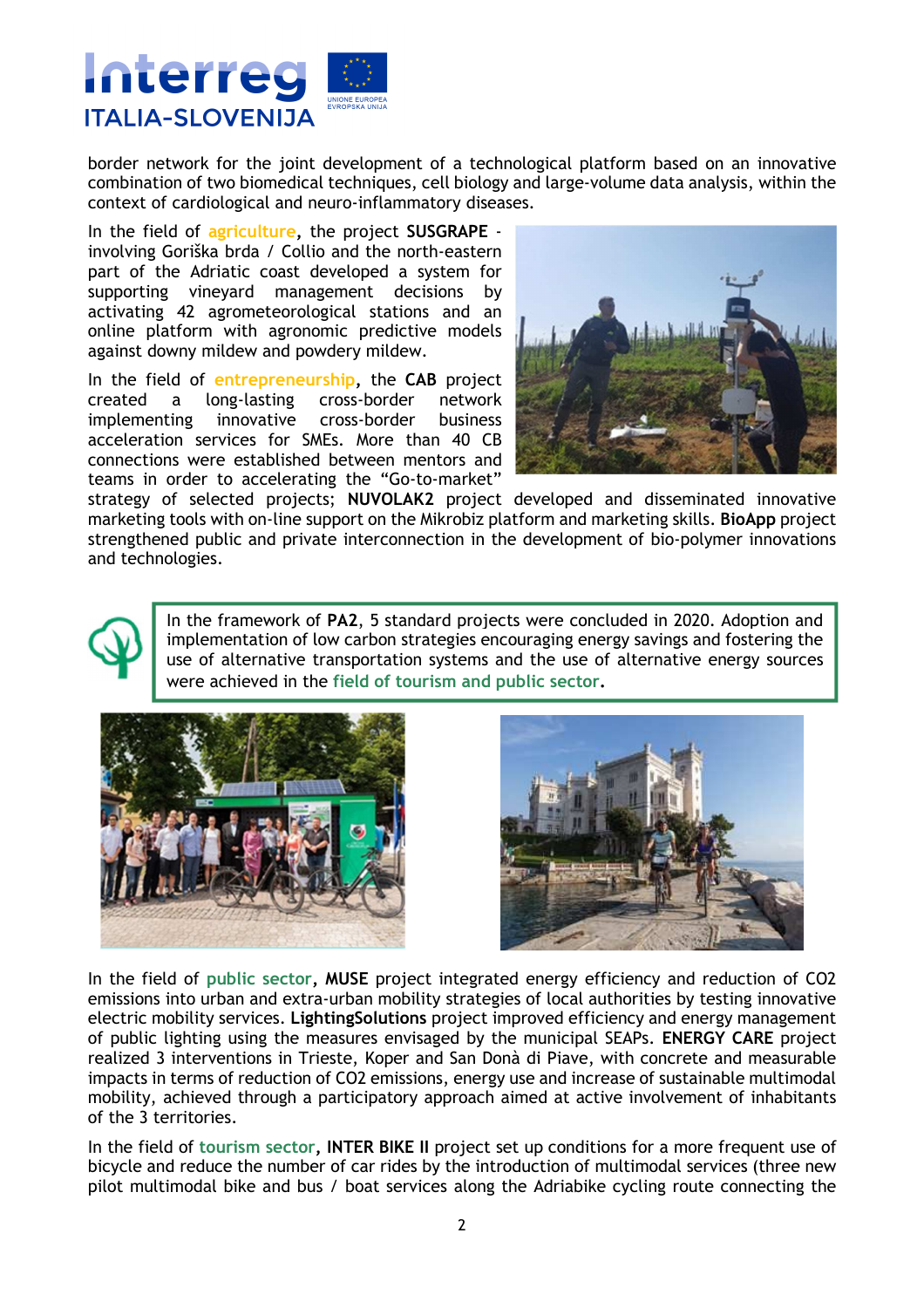

Alps with the Adriatic) and building cycling infrastructure. New web platform www.bikealpeadria.eu and www.adriabike.eu are now available. Signs were placed along cycling routes. **MobiTour** project promoted the joint design of sustainable multimodal urban mobility models and eco-sustainable transport in cross-border tourist areas. 5 "park&drive" pilot systems allowed the acquisition of electric vehicles and the installation of charging stations at smart car parks. 3 Urban sustainable mobility plans were implemented for the benefit of tourists, residents of urban and rural areas, local administrations and SMEs.



In the framework of **PA3**, 7 standard projects were concluded in 2020.

Under IP 6c, the valorization of **natural and cultural heritage** for **sustainable tourism** were achieved through three projects: **AGRITOUR II** in the field of vinicultural research and the protection of grapes biodiversity; **MEDSGARDEN** with the creation of 5 Mediterranean Gardens, for preservation of native plants of the northern Adriatic region. **tARTini** promoted sustainable tourism related to the musician Giuseppe Tartini's creative triangle.



Within IP 6d, the objective of enhancing the

integrated management of ecosystems for a **sustainable development of the territory** was met through **CONA** project which helped to improve the aquatic ecosystem along Koren stream through an application for online data monitoring and **NAT2CARE** project with the establishment of monitoring protocols and guidelines for monitoring animal and plant species in the Natura 2000 areas (the Julian Prealps Nature Park, the Triglavski Narodni Park and the Natural Park of the Friulian Dolomites).

Two projects under IP 6f helped promoting innovative technologies to improve **environmental protection and resource efficiency: BLUEGRASS** project helped promoting the development of a green agri-food industry through the introduction of the aquaponic systems in Koper and Porcia (PN); **RETRACKING** project developed a competitive model for the proper management of waste generated from products made of glass-fiber-reinforced polymer composites.



In the framework of **PA4**, 7 standard projects were concluded in 2020 achieving the objective of strengthening the institutional crossborder cooperation by planning joint solutions to common challenges, in the fields of **education, health and social care and territorial management system.**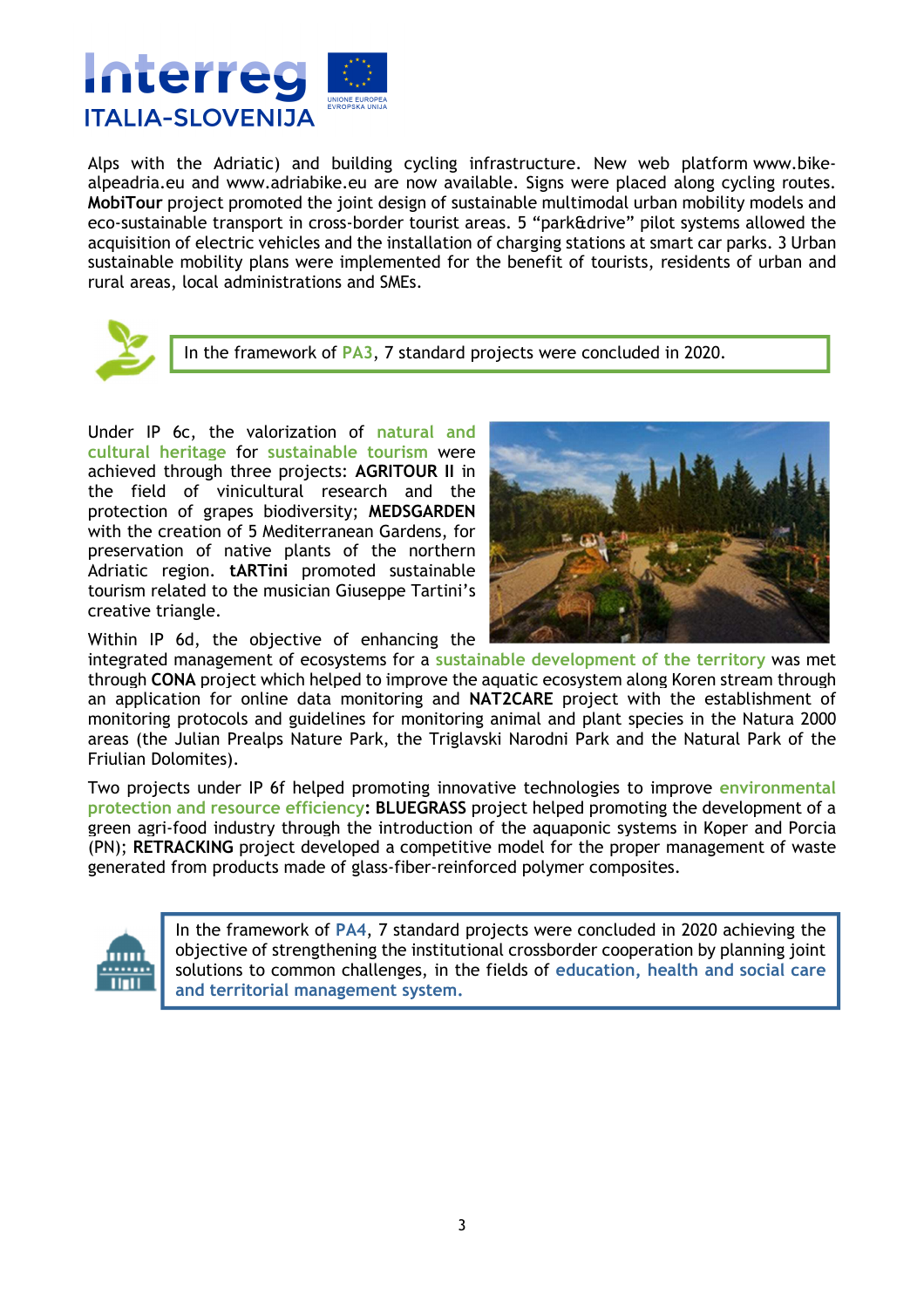

In the field of **education**, **CB\_WBL** project promoted the crossborder work-based learning through workshop and courses. The signing of a Protocol on cross-border cooperation between vocational education and training stakeholders and the creation of the digital platform INPRAXI.INFO helped to connect students and companies. The project **EDUKA2** had foreseen 41 didactic units for schools in Slovene, Italian and Friulian languages to promote cross-border meetings and exchanges, 5



training e-courses for knowledge transfer and development of teaching models as well as the signing of a Strategic Document on Common Educational Models and the Guidelines for Support to Cross-Border Students and Graduates.

In the field of **health and social care**, **CROSSCARE** project has designed and successfully tested joint innovative cross-border model for the integrated and personalized care of the elderly. A Crossborder Memorandum of Understanding was signed and specific joint training courses for social and health care professionals were organised. **MEMORI-net** project created a common institutional framework

to coordinate personalized rehabilitation services for patients hit by a stroke. Several public initiatives have been organized, a wide range of different educational materials have been published and an E-health solution that supports the integrated management of post-stroke patient rehabilitation according to the protocol defined has been made available. **INTEGRA** project formulated Common guidelines and training to healthcare professionals and intercultural mediators for intercultural communication and relations and medical techniques to be adopted for the treatment of migrant women of the Balkan route who are victims of genital mutilation.



In the field of **territorial management system**, **HARMO-DATA** project established a unified territorial data management system for the improvement public authorities' and stakeholders' capacity for cooperation and cross-border territorial management, through the creation of new professional private/public networks. **SECNET** project involved the ports of Trieste, Venice and Koper, as well as the University of Trieste and the Litoral University and the Executive Secretariat of the Central European Initiative for the development of joint action plans and long-term strategies, increasing coordination in the strengthening of a cross-border governance of port security and competitiveness.

At a glance, with reference to these standard projects which concluded, the Programme succeeded in involving a great variety of beneficiaries, from public sector (with a big participation of Universities, Research Centres and Municipalities) and from private sector, with also SMEs showing up as beneficiaries or stakeholders. R&D was closely linked to different sectors, from health and social inclusion to biodiversity, sustainability and recycling til energy saving, water management and climate changes.

**With a view to the next Programming period 2021-2027,** in July the role of the Managing Authority 2021-2027 was confirmed to the Region Friuli Venezia Giulia. Despite the negotiation process by Member States with the EC is still ongoing, the preparation activity managed by the Programme Task Force together with the Managing Authority had been intense throughout the whole 2020. In July a first step of the public consultation was published to involve the territory in the programming phase. In November the service for the drafting of Programme documents was awarded. The programming activity is proceeding towards the identification of challenges and